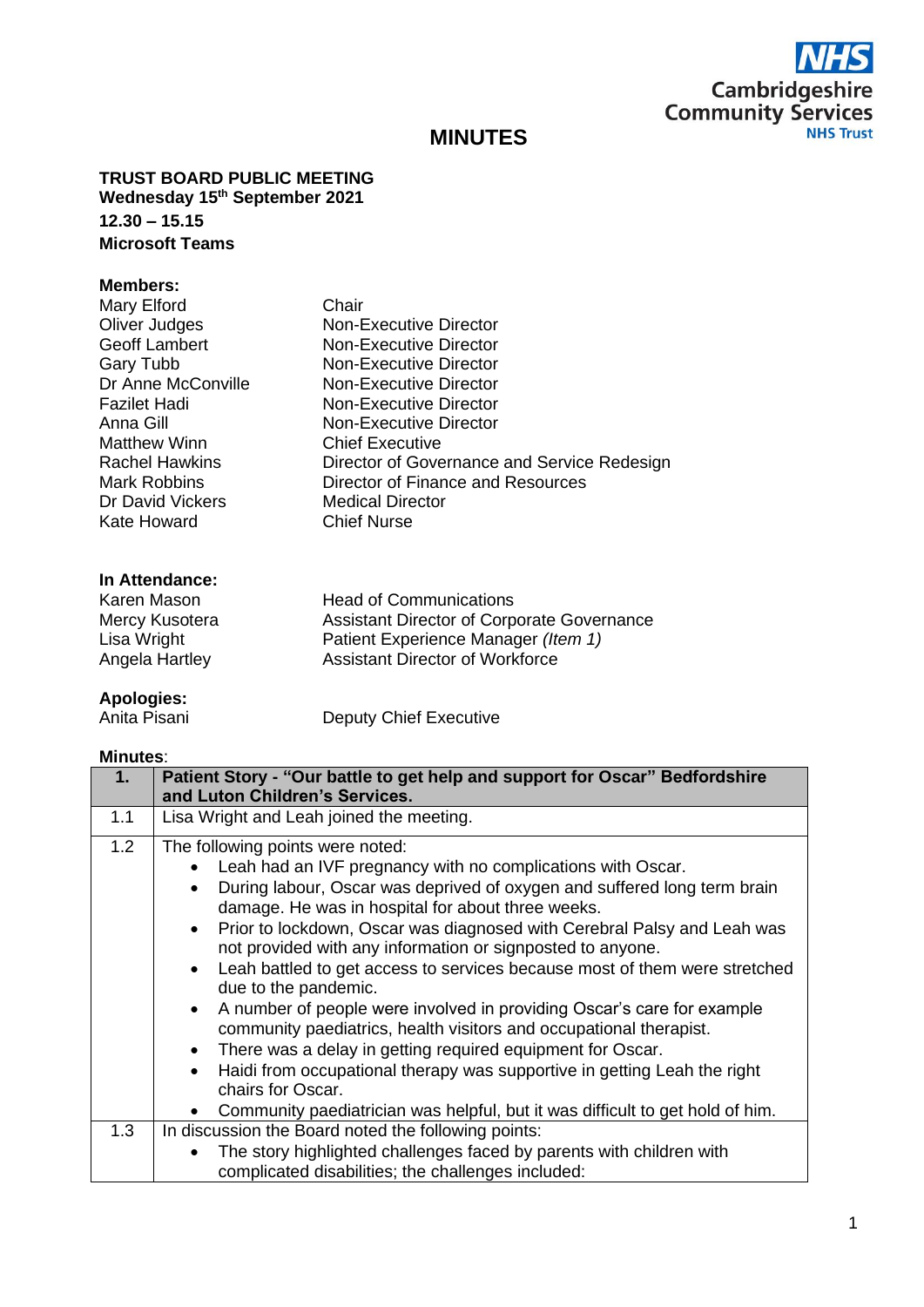|     | Lack of coordination, systems not linked.<br>$\circ$                                                                                                    |
|-----|---------------------------------------------------------------------------------------------------------------------------------------------------------|
|     | Information not shared and delayed responses<br>$\circ$<br>The impact of the pandemic on care provided<br>$\circ$                                       |
|     | Having a centralised system would help service users to avoid repeating the                                                                             |
|     | same information.                                                                                                                                       |
|     | Sharing Leah's story with other partners would help to share the learning<br>and improve the pathways.                                                  |
|     | Most of the challenges highlighted in the story could have been predicted                                                                               |
|     | and sign-posted to relevant services earlier.                                                                                                           |
|     | People arguing about budget for Oscar's chairs in the presence of Leah, was<br>not helpful.                                                             |
| 1.4 | The following two actions were noted from the patient story:                                                                                            |
|     | Kate Howard to share Leah's story with partners for shared learning<br>(i)<br>Anna Gill to hold an offline conversation with Lisa and Leah re-          |
|     | (ii)<br>what could be done to make changes.                                                                                                             |
| 1.5 | The Board thanked Leah for sharing such a valuable story. With Leah's permission,                                                                       |
|     | the Trust would explore how the story could be shared for learning purposes.                                                                            |
| 2.0 | Chair's welcome, apologies and additional declarations                                                                                                  |
| 2.1 | Dr Anne McConville declared her involvement with Public Health England.                                                                                 |
| 3.0 | Minutes of previous meeting and matters arising                                                                                                         |
| 3.1 | The minutes of the meeting held on 21 <sup>st</sup> July 2021 were <b>approved</b> as a correct                                                         |
| 3.2 | record of the meeting.<br>The Board noted updates on the actions from previous Board meetings.                                                          |
|     |                                                                                                                                                         |
| 4.0 | <b>Chief Executive Report</b>                                                                                                                           |
| 4.1 | The Board noted the substantive appointment of Kate Howard as Chief Nurse<br>following Remuneration Committee approval on 18 <sup>th</sup> August 2021. |
| 4.2 | Matthew Winn briefed the Board on progress and key issues, events and activities<br>since the last Board meeting.                                       |
| 4.3 | The following key headlines were noted:                                                                                                                 |
|     | The Trust continued to respond to COVID-19 pandemic.                                                                                                    |
|     | The Board Assurance Framework was an accurate reflection of the strategic                                                                               |
|     | risks currently facing the Trust and how the Trust managed the risks. The<br>risks were discussed in detail during Clinical Operation Boards (COBs) and |
|     | were included in the Integrated Governance Report. The risk regarding                                                                                   |
|     | workforce challenges would be reviewed by the Service Directors and Anita                                                                               |
|     | Pisani. Action: Anita Pisani and the Service Directors to review the risk                                                                               |
|     | relating to availability of workforce and the impact on the care                                                                                        |
|     | provided by the Trust.<br>In collaboration with other providers, staff had been instrumental in                                                         |
|     | supporting the system wide response to the Afghan evacuees. The Chair on                                                                                |
|     | behalf of the Board had extended thanks to the staff involved.                                                                                          |
|     | An overview of the Integrated Care System (ICS)update:<br>$\bullet$                                                                                     |
|     | List of key ICS documents were included in the pack for members to<br>read.                                                                             |
|     | The Bill was going through Parliament and relevant parliamentary                                                                                        |
|     | processes; the Board would be briefed on future guidance in due                                                                                         |
|     | course.                                                                                                                                                 |
|     | The Trust Communications Team had been shortlisted in the NHS                                                                                           |
|     | Communicate Awards in the Health and Wellbeing category. The winner<br>would be announced on Wednesday 15 <sup>th</sup> September 2021.                 |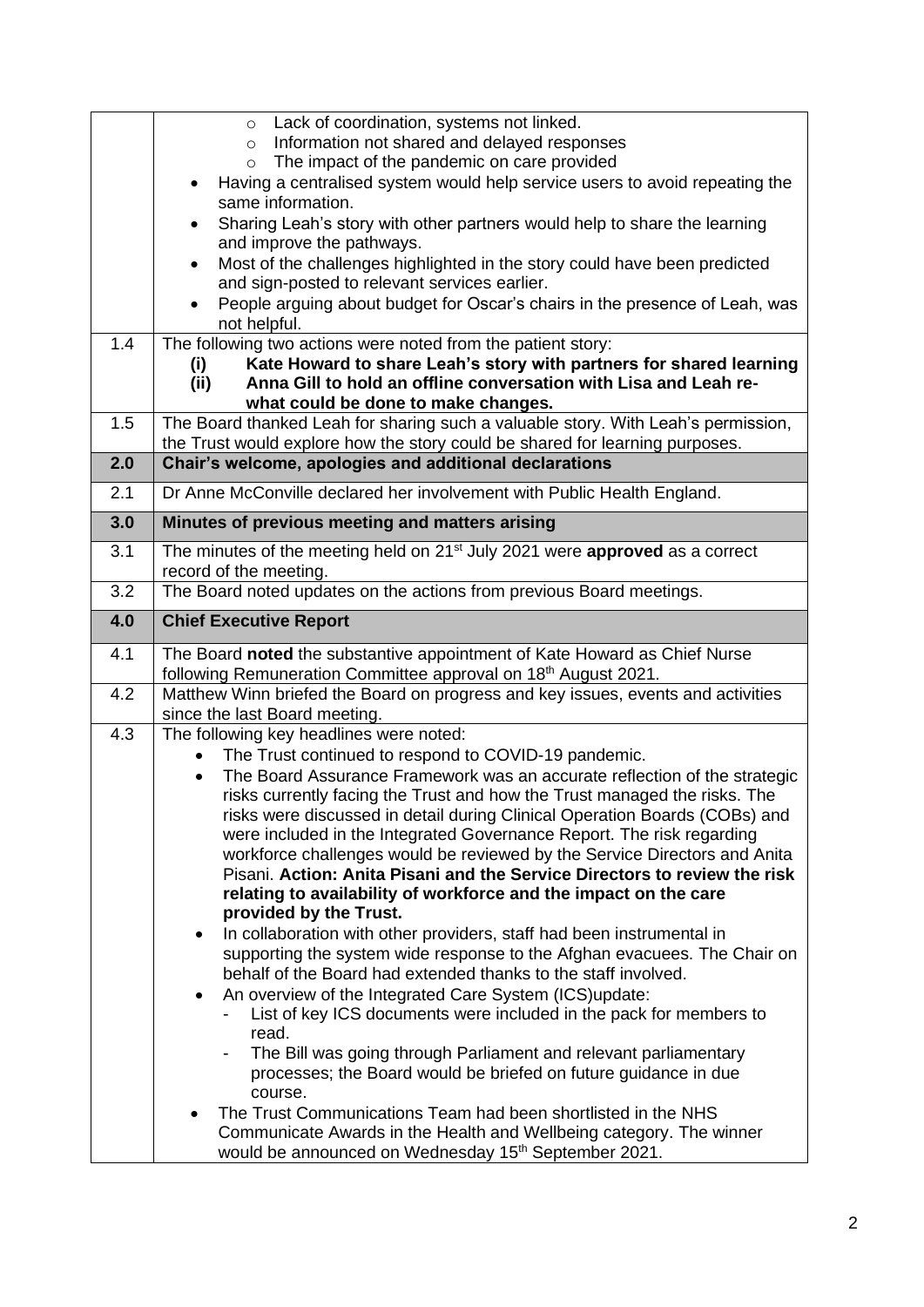| 4.4 | In discussion the following points were noted:                                                                                                       |
|-----|------------------------------------------------------------------------------------------------------------------------------------------------------|
|     | In some areas, waiting lists were not associated with workforce challenges.                                                                          |
|     | In services with waiting list pressures, specific risks would be identified and<br>$\bullet$                                                         |
|     | detailed discussions were held during Clinical Operational Boards (COBs)                                                                             |
|     | Action: to schedule for October Board Development Session, a deep                                                                                    |
|     | dive on cumulative risks relating to workforce; this would provide                                                                                   |
|     | assurance on medium and short term strategy around workforce.                                                                                        |
|     | Indicators and mitigation on whether or not services could continue to be<br>$\bullet$                                                               |
|     | safely delivered were provided in business continuity plans.                                                                                         |
|     | There was an escalation process for triggers at system level; for example<br>$\bullet$<br>Gold Command.                                              |
|     | NHSE/I were conscious about the pressures on acute care and the impact                                                                               |
|     | on patients and service users.                                                                                                                       |
| 4.5 | The Board received, discussed and noted the Chief Executive's report.                                                                                |
| 5.0 | <b>Integrated Governance Report (IGR)</b>                                                                                                            |
| 5.1 | The IGR for the reporting period June and July 2021 had been revised to                                                                              |
|     | incorporate comments from the previous Board discussion in relation to COBs                                                                          |
|     | escalation and improve the assurance process. The following changes were noted:                                                                      |
|     | A summary on level of assurance                                                                                                                      |
|     | <b>Additional Executive summary</b>                                                                                                                  |
|     | Outstanding practices discussed during COBs                                                                                                          |
| 5.2 | The key highlights from providing outstanding care section included the following:                                                                   |
|     | The Patient Safety team had reviewed the Patient Safety Strategy. Action:                                                                            |
|     | Kate Howard to schedule within the next six months, a session for the                                                                                |
|     | Board on its roles and responsibility in regard to the Patient Safety                                                                                |
|     | Strategy.                                                                                                                                            |
|     | No serious incidents or never events were declared in June and July 2021.<br>٠                                                                       |
|     | There was an increase in low or no harm categories especially in June 2021.<br>$\bullet$                                                             |
|     | There was a decrease in moderate harm incidents.<br>$\bullet$                                                                                        |
|     | The Trust had a robust process in place for managing and acting on alerts<br>$\bullet$                                                               |
|     | Pharmacy team continued to support mass vaccination; however this<br>$\bullet$                                                                       |
|     | reduced the senior pharmacists' capacity to resume to business as usual.                                                                             |
|     | Safeguarding remained challenging both locally and nationally. Three<br>safeguarding risks scoring 16 (risk ID 3182, 3227 and 3250) were included in |
|     | the report; there were controls in place to mitigate the risks.                                                                                      |
|     | The Trust was working proactively with partners to align the processes in                                                                            |
|     | Cambridgeshire and Peterborough MASH health.                                                                                                         |
|     | Work continued with partners to embed ICON (a programme that provides<br>$\bullet$                                                                   |
|     | information about infant crying and how to cope) into the Healthy Child                                                                              |
|     | Programme.                                                                                                                                           |
|     | Adult Safeguarding Team were reviewing information relating to the newly<br>$\bullet$                                                                |
|     | published Liberty Protection Safeguarding process. Action: Kate Howard -                                                                             |
|     | the Adult Safeguarding Team to provide an update on Liberty                                                                                          |
|     | Protection Safeguarding process to the Safeguarding Board.                                                                                           |
|     | Safeguarding training was reviewed in relation to Mass Vaccination<br>٠<br>programme.                                                                |
|     | Safeguarding team had been supporting the Afghan evacuees programme.<br>٠                                                                            |
|     | A revised version of the Infection Prevention and Control (IPAC) Board                                                                               |
|     | Assurance Framework was provided. Work was underway to close any gaps                                                                                |
|     | identified and would be monitored by the IPAC Committee.                                                                                             |
|     | No staff Covid 19 outbreaks had been reported in June and July 2021.<br>٠                                                                            |
|     | Trust seasonal flu staff vaccination programme was on track to commence in                                                                           |
|     | October 2021.                                                                                                                                        |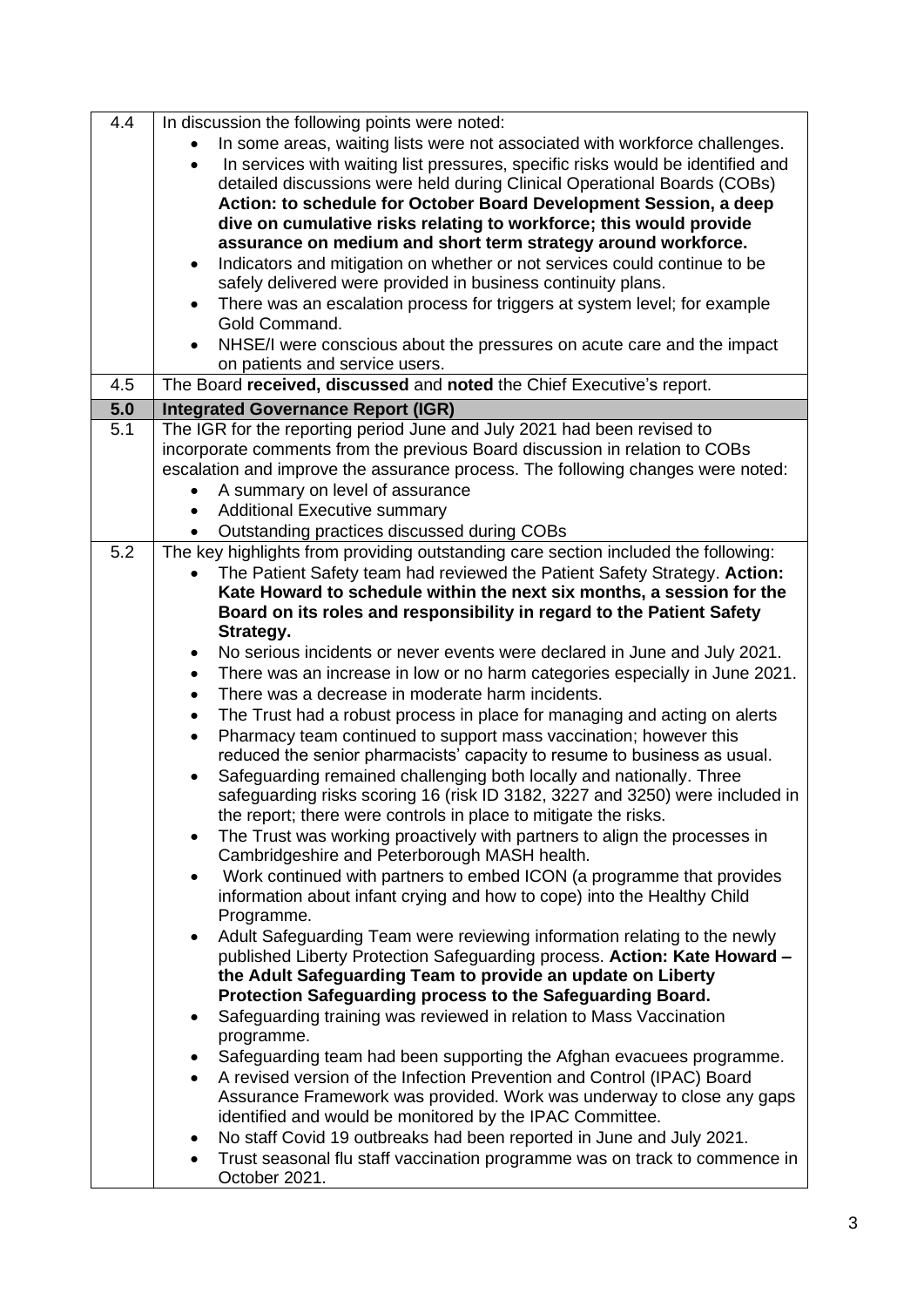|     | The Trust had won a contract for IPAC for Each Hospices across the region                                                                                                                 |
|-----|-------------------------------------------------------------------------------------------------------------------------------------------------------------------------------------------|
|     | and would commence on 27 <sup>th</sup> September 2021.                                                                                                                                    |
|     | There was an increase in the number of informal and formal complaints<br>received. Responses to all formal complaints were provided within expected                                       |
|     | timelines.                                                                                                                                                                                |
|     | Waiting lists challenges were discussed in detail during COBs. In particular,<br>there were pressures in Bedfordshire and Luton Occupational Therapy<br>Service. Mitigation was in place. |
|     | There was a reduction in mandatory training compliance in June and July                                                                                                                   |
|     | 2021 due to bank staff on mass vaccination programme and the Trust staff<br>bank.                                                                                                         |
|     | Areas of outstanding practice were outlined in the report for noting.                                                                                                                     |
| 5.3 | In discussion the following points were noted:                                                                                                                                            |
|     | The Board congratulated Kate Howard on her appointment as Chief Nurse.                                                                                                                    |
|     | There was system working in relation to non-accidental child injury; key                                                                                                                  |
|     | themes included drugs and alcohol abuse.                                                                                                                                                  |
|     | The Board was assured that risk 3260 was kept under constant review to<br>$\bullet$                                                                                                       |
|     | ensure any impact due to emerging pressures was covered.                                                                                                                                  |
|     | Dental challenges were discussed in detail during Adult COB.                                                                                                                              |
|     | Action: The Executive Team to reflect on the query relating to the                                                                                                                        |
|     | assurance matrix not including specific metrics for Well-led against the                                                                                                                  |
|     | outstanding care objective.                                                                                                                                                               |
| 5.4 | Angela Hartley briefed the Board on the level of assurance regarding the strategic                                                                                                        |
|     | objective to 'Be an excellent employer.' The following points were noted:                                                                                                                 |
|     | Reasonable assurance for safe and effective; substantial assurance for well<br>led domains as previously reported.                                                                        |
|     | The section provided more detail on workforce pressures and challenges                                                                                                                    |
|     | $\bullet$<br>highlighted in earlier discussions.                                                                                                                                          |
|     | Mandatory training, appraisal rates and monthly sickness rates would<br>$\bullet$                                                                                                         |
|     | continue to be the focus for management attention.                                                                                                                                        |
|     | Regarding national concern about NHS staff retiring, the Trust was aware of                                                                                                               |
|     | the challenges and continued to explore ways of supporting staff.                                                                                                                         |
| 5.5 | In discussion the following points were noted:                                                                                                                                            |
|     | It was important to understand workforce challenges both at Trust level and                                                                                                               |
|     | across employers in the same geography. Some areas were difficult to                                                                                                                      |
|     | recruit into both locally and nationally.                                                                                                                                                 |
|     | There were plans to retain some staff from mass vaccination; this was a<br>$\bullet$                                                                                                      |
|     | positive move.                                                                                                                                                                            |
|     | Mandating Covid – 19 vaccination for NHS workers for care homes was a                                                                                                                     |
| 5.6 | national guidance and was an issue both locally and nationally.<br>Matthew Winn briefed the Board on 'collaborate with others' section.                                                   |
|     |                                                                                                                                                                                           |
|     | The report outlined a list of collaboration activities to ensure the Board was sighted                                                                                                    |
|     | of the Trust's involvement at system level. This included the following:                                                                                                                  |
|     | The Trust contribution to Cambridgeshire and Peterborough and<br>$\bullet$                                                                                                                |
|     | Bedfordshire, Luton and Milton Keynes ICS activities.                                                                                                                                     |
|     | The Trust was well-linked with social services within the system (BLMK and<br>$\bullet$                                                                                                   |
|     | Cambridgeshire and Peterborough) and had good working relationship with                                                                                                                   |
|     | local authorities.                                                                                                                                                                        |
|     | Research activities – there were a total of 12 Portfolio research studies<br>$\bullet$                                                                                                    |
|     | running within the Trust and three were currently in set up.                                                                                                                              |
|     | Risks relating to collaborate with others were outlined.<br>٠                                                                                                                             |
|     | Public sector payment - the finance team continued to work closely with<br>$\bullet$                                                                                                      |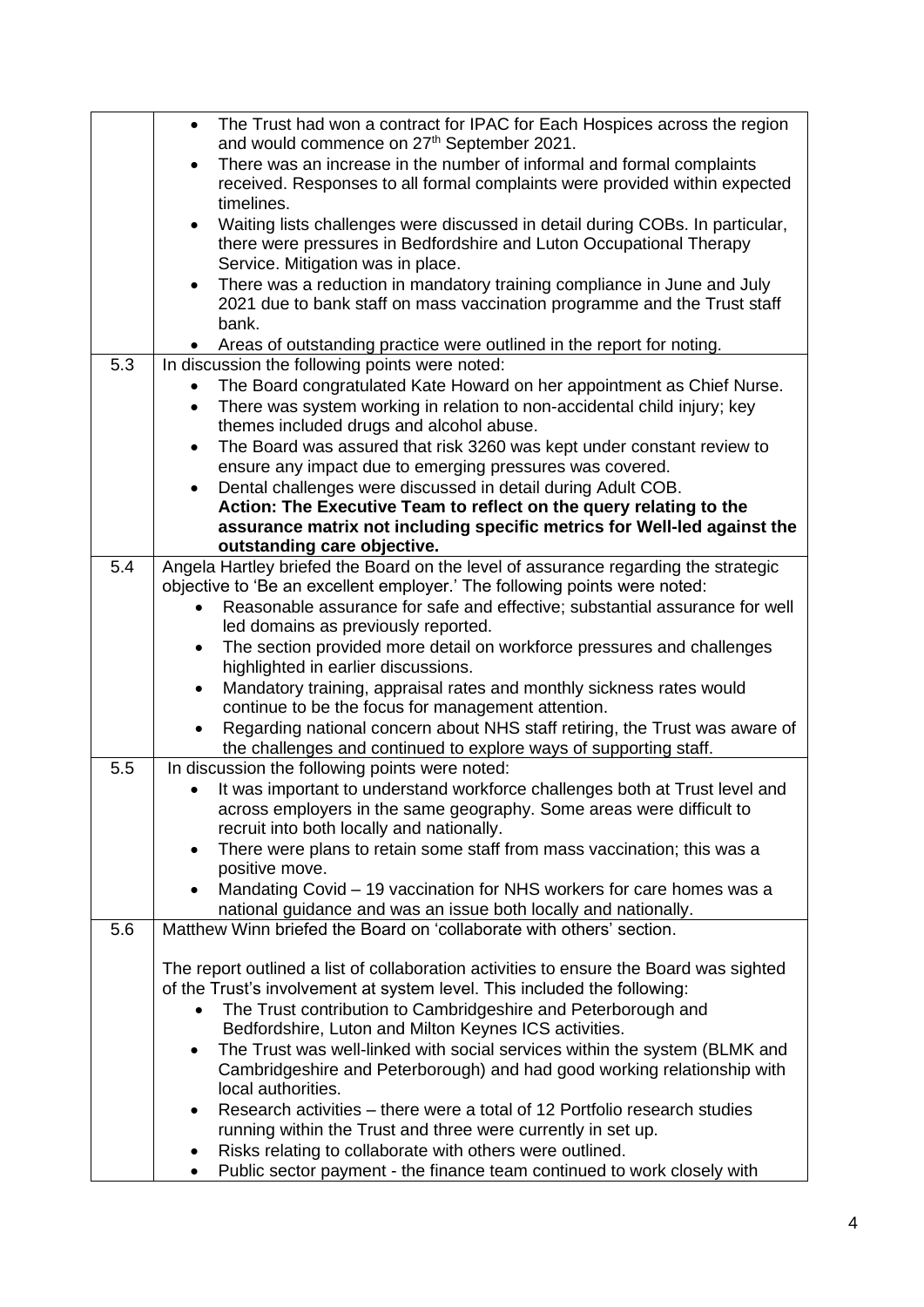|      | teams and services to ensure invoices were processed promptly.<br>Action: To review the measures, wording for strategic risks and objectives to<br>ensure they reflect ICS plans and emerging risks. |
|------|------------------------------------------------------------------------------------------------------------------------------------------------------------------------------------------------------|
| 5.7  | Mark Robbins briefed the Board on 'sustainable organisation' section of the report.                                                                                                                  |
|      | The following key points were noted:                                                                                                                                                                 |
|      | Levels of assurance remained unchanged for the reporting period.<br>$\bullet$                                                                                                                        |
|      | Interim block funding continued to operate for 2021/22. Final confirmation<br>$\bullet$                                                                                                              |
|      | was expected.                                                                                                                                                                                        |
|      | Agenda for change 3% pay uplift for NHS staff was confirmed nationally;                                                                                                                              |
|      | would be backdated to April 2021 and to be paid in September 2021.                                                                                                                                   |
|      | Income and expenditure main movement was due to large scale vaccination<br>$\bullet$                                                                                                                 |
|      | service.                                                                                                                                                                                             |
| 5.8  | In discussion the following points were noted:                                                                                                                                                       |
|      | Ambulatory Care had delivered an underspend; this was due to vacancies                                                                                                                               |
|      | and redeployment and reduced non-pay structure. The item was discussed                                                                                                                               |
|      | in detail during Adult COB. Contract discussions continued with the                                                                                                                                  |
|      | commissioners.                                                                                                                                                                                       |
|      | The revised IGR included a summary of assurance from each section of the                                                                                                                             |
|      | report to provide a high-level assurance measured against the Trust                                                                                                                                  |
|      | assurance level previously signed off by the Board; this would be kept under                                                                                                                         |
|      | review to reflect on any cumulative impact. Action: The Executive Team to                                                                                                                            |
|      | review the assurance levels and reflect on the cumulative impacts of<br>risk.                                                                                                                        |
| 5.9  | The Board welcomed the revised Integrated Governance Report and thanked the                                                                                                                          |
|      | Executive Team for pulling together such a comprehensive Report.                                                                                                                                     |
| 5.10 | The Board approved:                                                                                                                                                                                  |
|      | <b>CQC Statement of Purpose</b>                                                                                                                                                                      |
|      | Infection, Prevention and Control Assurance Framework                                                                                                                                                |
| 5.11 | The Learning from Deaths Report for 2021/21 Quarter 1 was discussed during                                                                                                                           |
|      | QISCOM. The Committee had noted the issue relating to involvement and                                                                                                                                |
|      | engagement of the families regarding potential place of death and the Trust's                                                                                                                        |
|      | approach to that. The Board noted the report.                                                                                                                                                        |
| 6.   | <b>Committee Escalation Reports</b>                                                                                                                                                                  |
| 6.1  | <b>Infrastructure Committee</b>                                                                                                                                                                      |
|      | The following points were noted from the report:                                                                                                                                                     |
|      | The Committee received assurance on key Estate and ICT programs and                                                                                                                                  |
|      | performance.                                                                                                                                                                                         |
|      | Update on IT infrastructure migration.<br>$\bullet$                                                                                                                                                  |
|      | Positive progress on Princess of Wales redevelopment, NHSE / I had shared<br>$\bullet$                                                                                                               |
|      | notification of the process for the next round of Expressions of Interest                                                                                                                            |
|      | required to be made for new build hospital projects.                                                                                                                                                 |
| 6.2  | <b>Quality Improvement and Safety Committee (QISCOM)</b>                                                                                                                                             |
|      | The following key points were noted from the report:                                                                                                                                                 |
|      | QISCOM received reasonable assurance on safeguarding reports; key                                                                                                                                    |
|      | learning, actions and mitigation in place and actions were highlighted. The                                                                                                                          |
|      | report provided clarity on actions needed moving forward.                                                                                                                                            |

- The Committee received a positive Medical Education report.
- Substantial assurance received on Emergency Planning, Resilience and Response Report.
- The Committee noted the audit plan for 2021 2022.
- Substantial assurance received on how the risks linked to 'provide outstanding care objective' were mitigated.